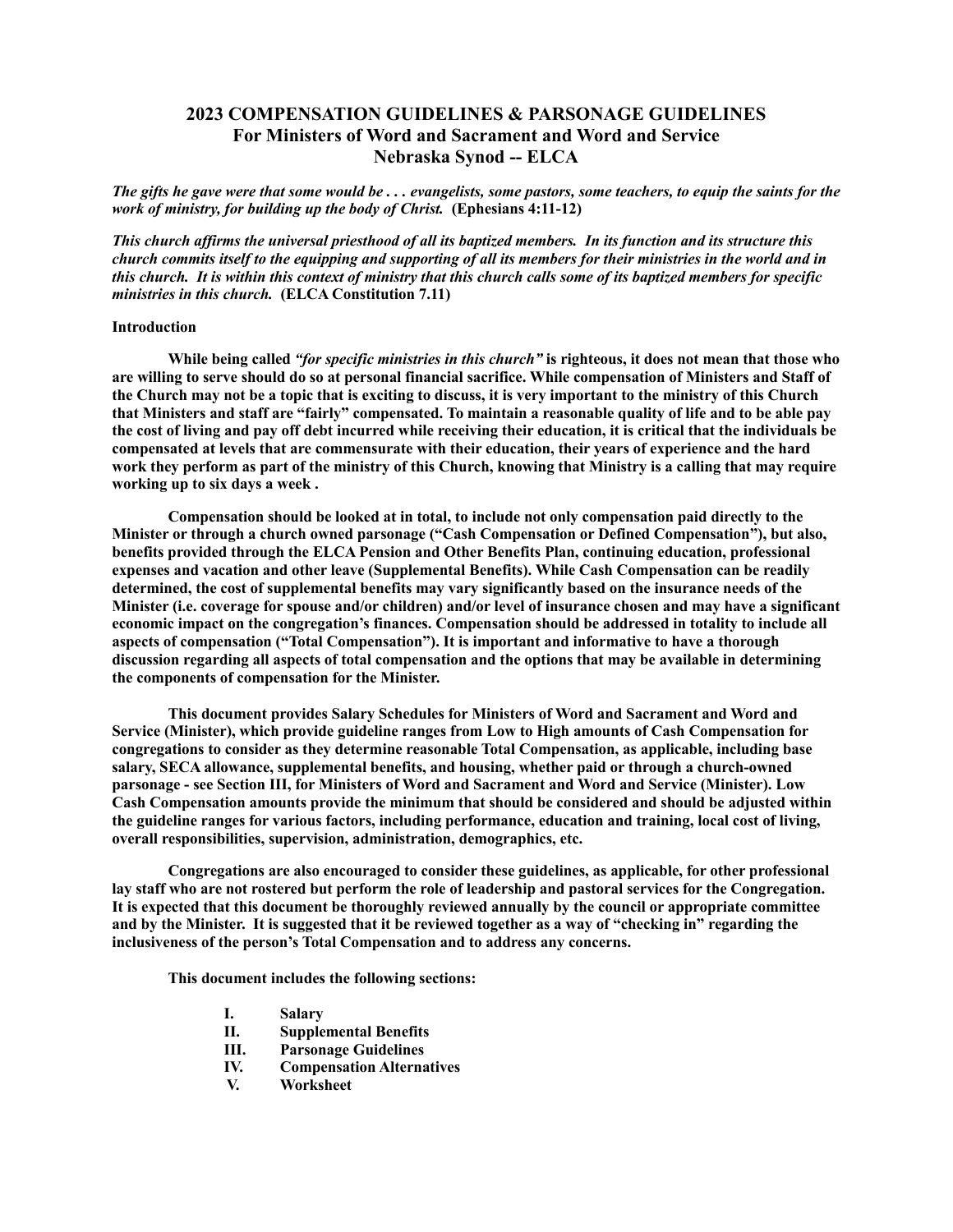## **Part I: Salary**

#### **Determining Salaries**

The salary should be set by the Congregation Council. Minister salaries require careful study and deliberation, and the congregation is too large a body for effective deliberation. Facts necessary for an informed decision are often not available to all members of the congregation. The Minister should have the privilege of discussing salary and related matters with the Congregation Council. For all practical purposes, Ministers are deprived of this privilege when salary and benefits are debated and set by the congregation, as a whole.

It is also recommended that a Compensation Committee (e.g., Personnel Committee or Executive Committee) be appointed by the Congregation Council to review with the Minister both ministry and total compensation. The Minister should have the opportunity to openly discuss total compensation and related matters with a smaller group of representatives in which an atmosphere of trust has been established. This committee would provide input regarding compensation to the Council or the Finance Committee.

#### **Base Salary**

Base salary is the base of the compensation package. While it is only a part of compensation to be used in determining fair total compensation, it is where most congregations will begin. The guidelines include a range for base salary. Compensation is always a matter of discussion and agreement between the Minister and the Committee The first or low amount in the range is the minimum amount that should be considered. Congregations should consider larger compensation based upon other factors such as: education and training, local cost of living, overall responsibilities, effectiveness of the person's work within the congregation supervision, administration, demographics, etc. The schedules included in these guidelines recommend a range of base salaries based upon years of service and the factors noted above for Ministers of Word and Sacrament and Word and Service. It is the general practice of the Synod to recommend base salary in the middle of the range as a standard and based on the factors noted above.

As more and more "second career" people enter rostered ministry, previous experience in other capacities also needs to be considered. Ministers who enter the rostered ministry after years of work in other occupations should not be compensated at the beginning of the scale, but rather at a level that recognizes the value of their maturity, their work, and their congregational life experiences. Our Synod's practice is to give one year of professional experience on the schedule for every three years of full-time experience in another field.

#### **Housing**

When housing is provided for a Minister of Word and Sacrament by the congregation, the congregation should follow the "Synod Parsonage Guidelines." (See Part III of this document.) Congregations that own a parsonage are also asked to provide a "housing equity allowance" of 5% of the base salary. This allowance will compensate for the lack of equity that would accrue if the Minister of Word and Sacrament were able to own a home. This equity would be available in the future whenever the Minister of Word and Sacrament needs to purchase a home.

When the congregation does not provide a house for the Minister of Word and Sacrament, a housing allowance is provided by the congregation. A suggested range for housing allowances is included in the compensation guidelines. Local housing costs (purchase/rental values and utility rates) should be considered in determining the housing allowance. The first or low amount in the range is the minimum amount that should be considered.

For the Minister of Word and Sacrament to maximize the amount excluded from taxable income, the Congregation Council should approve a housing allowance based upon actual expenses. This figure may be greater than the suggested housing allowance on the enclosed schedule. If it is beneficial, the Minister of Word and Sacrament should be allowed to increase the housing allowance through a salary reduction. Only the actual expenses for providing a home are excludable. It is the Minister's responsibility to keep adequate records and substantiate the deduction to the congregation or to the IRS. The proper approval of such an allowance in advance is required in order to qualify for this exclusion.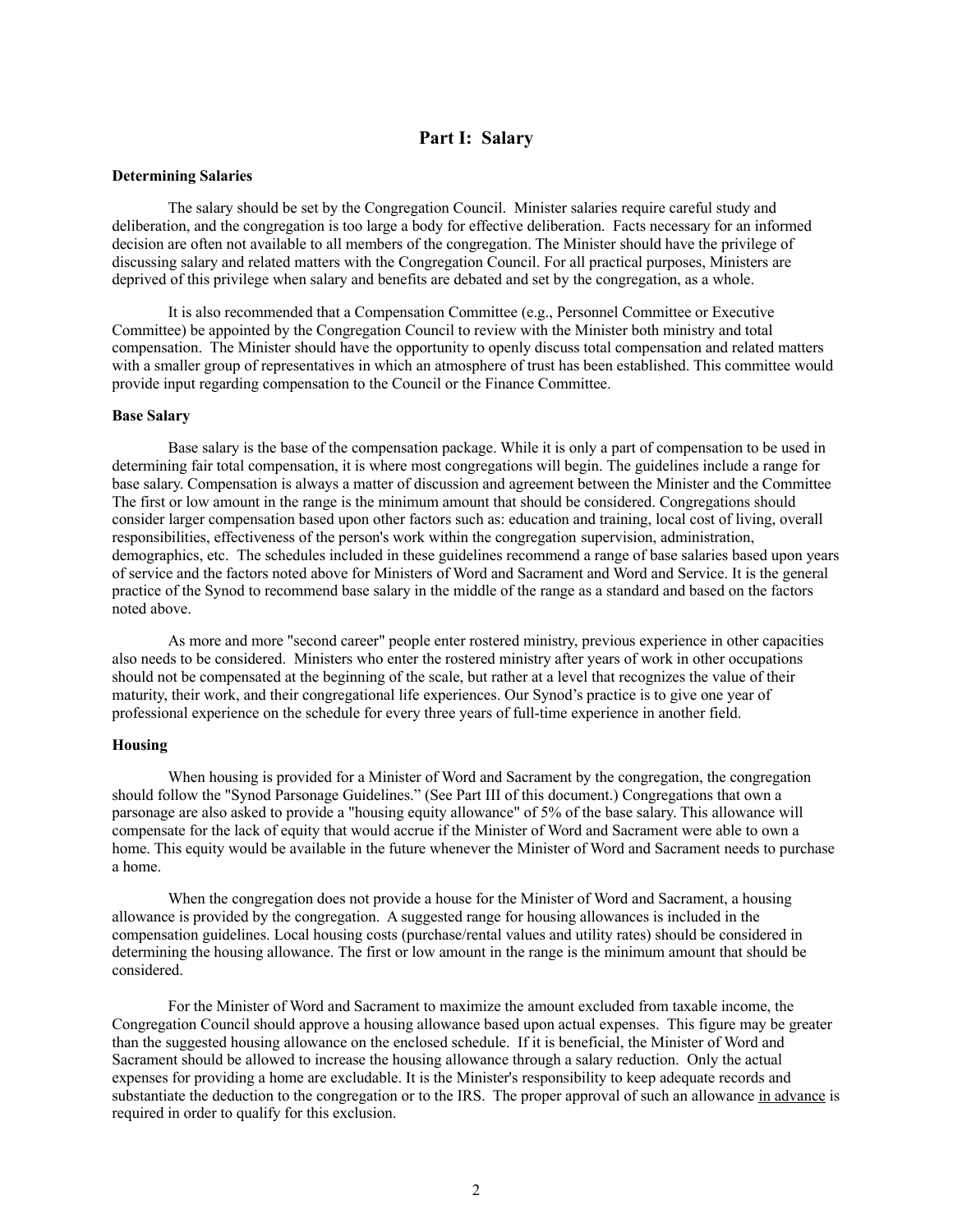For Ministers of Word and Service, the IRS may, under certain circumstances, consider a portion of compensation paid to the Minister of Word and Service to be excludable from taxable income, However, the congregation and the Minister of Word and Service must consult with the Minister's tax advisor for a determination of whether a portion of compensation paid may be excluded from taxable income. The congregation and the Minister of Word and Service should follow the same rules as with the Ministers of Word and Sacrament, as noted above, to comply and qualify as excludable income, if applicable. Also, if a house is provided for the convenience of the congregation, on church premises and the Ministers of Word and Service is required to live in the house, this housing may be excluded from taxable income. (26 U.S.C. 119 – Meals or lodging furnished for convenience of the employer)

When a Minister needs to purchase a home, the congregation may provide mortgage assistance. If a congregation sells a parsonage, it is recommended that the proceeds be retained for the purpose of assisting a Minister in financing a home.

## **Social Security and Medicare Tax (SECA) Allowance**

Ministers of Word and Sacrament are self-employed persons for Social Security and Medicare Tax purposes and must pay the full amount of their self-employed Social Security and Medicare Tax (SECA) on a periodic basis. Since congregations are required to contribute half of this tax for Ministers of Word and Service and other lay employees of the congregation, it is only equitable that the congregation provide a SECA allowance for Ministers equal to the rate that it pays for other employees. The allowance should be given to the Minister or it may be paid directly for the benefit of the Minister, However, either way, this allowance is additional taxable income. To assist the Minister in paying their quarterly taxes, the congregation may also consider withholding an amount from the Minister's compensation equal to the congregation's portion of the tax, which would be provided to the Minister on a quarterly basis when the taxes are due.

#### **Income Taxes**

Being Self-employed persons, Ministers of Word and Sacrament are required to file estimated tax payments for both state and Federal tax purposes. Because of the complexities of determining taxable income and the calculation of the appropriate taxes. it may be prudent to check with a CPA or other tax professional to assist in these computations. The congregation should limit its involvement in any such advice or calculations, but it may make appropriate deductions from the Ministers Cash Compensation and make the payments for the benefit of the Minister.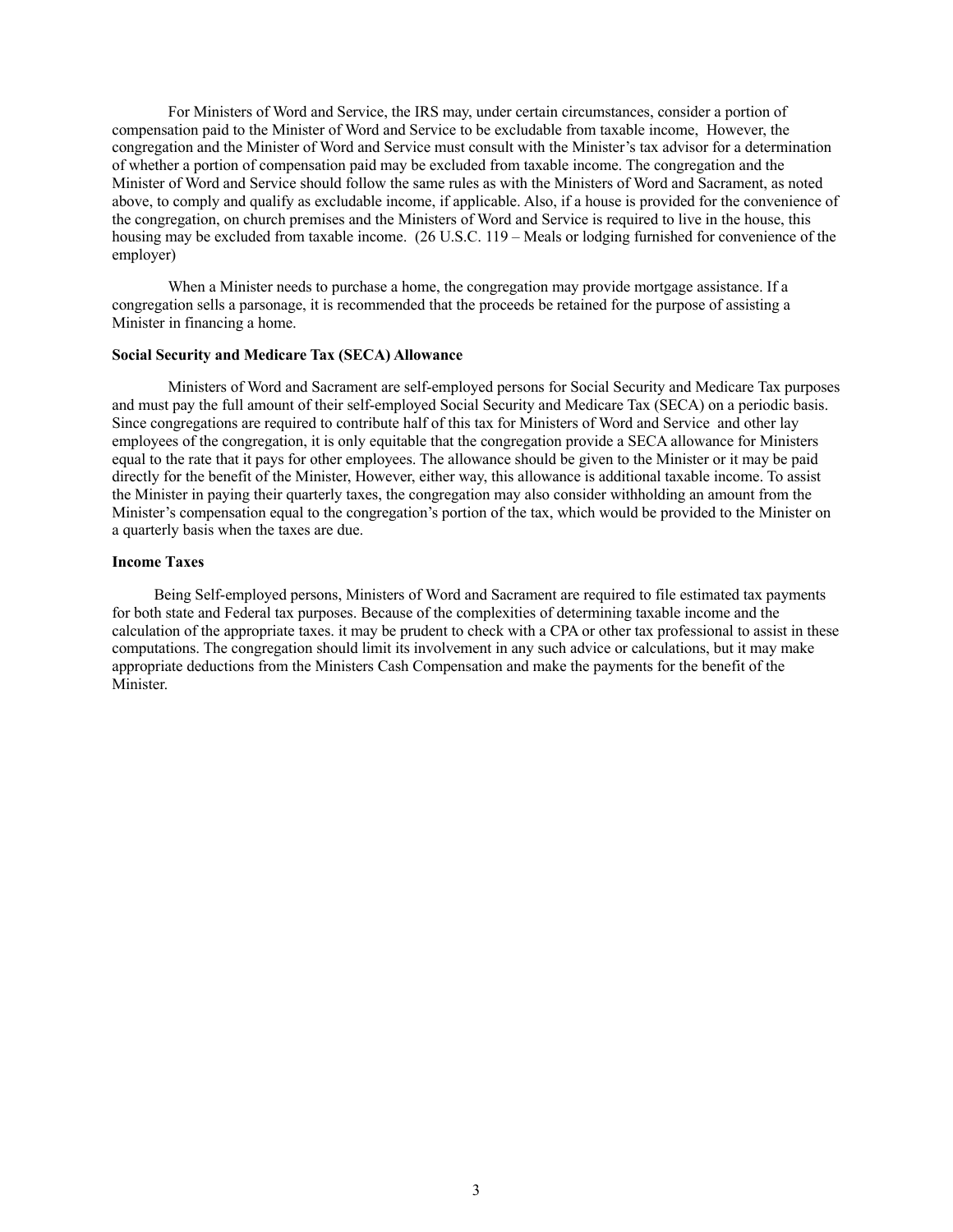| Salary Schedule for Ministers of Word and Sacrament |                        |                                     |                                   |                                    |                                               |                                    |  |  |  |
|-----------------------------------------------------|------------------------|-------------------------------------|-----------------------------------|------------------------------------|-----------------------------------------------|------------------------------------|--|--|--|
| Years of<br>Service                                 | Low                    | Base Salary - Base Salary -<br>High | Housing<br>Allowance -<br>30% Low | Housing<br>Allowance -<br>30% High | <b>SECA</b><br>Allowance -<br>$_{\text{Low}}$ | <b>SECA</b><br>Allowance -<br>High |  |  |  |
| $\boldsymbol{0}$                                    | $\mathbb{S}$<br>39,759 | $\mathbb{S}$<br>41,104              | $\mathbb{S}$<br>11,928            | \$<br>12,331                       | \$<br>3,954                                   | $\mathbb{S}$<br>4,088              |  |  |  |
| $\mathbf{1}$                                        | 40,409                 | 42,342                              | 12,123                            | 12,703                             | 4,019                                         | 4,211                              |  |  |  |
| $\sqrt{2}$                                          | 41,070                 | 43,473                              | 12,321                            | 13,042                             | 4,084                                         | 4,323                              |  |  |  |
| 3                                                   | 41,722                 | 44,737                              | 12,516                            | 13,421                             | 4,149                                         | 4,449                              |  |  |  |
| $\overline{4}$                                      | 42,383                 | 45,956                              | 12,715                            | 13,787                             | 4,215                                         | 4,570                              |  |  |  |
| 5                                                   | 43,019                 | 47,212                              | 12,906                            | 14,164                             | 4,278                                         | 4,695                              |  |  |  |
| $\sqrt{6}$                                          | 43,662                 | 48,399                              | 13,098                            | 14,520                             | 4,342                                         | 4,813                              |  |  |  |
| $\boldsymbol{7}$                                    | 44,294                 | 49,571                              | 13,288                            | 14,871                             | 4,405                                         | 4,930                              |  |  |  |
| $\,$ 8 $\,$                                         | 44,934                 | 50,754                              | 13,480                            | 15,226                             | 4,469                                         | 5,047                              |  |  |  |
| $\mathbf{9}$                                        | 45,572                 | 51,933                              | 13,672                            | 15,580                             | 4,532                                         | 5,165                              |  |  |  |
| 10                                                  | 46,212                 | 53,112                              | 13,864                            | 15,934                             | 4,596                                         | 5,282                              |  |  |  |
| 11                                                  | 46,845                 | 54,295                              | 14,053                            | 16,289                             | 4,659                                         | 5,400                              |  |  |  |
| 12                                                  | 47,481                 | 55,471                              | 14,244                            | 16,641                             | 4,722                                         | 5,517                              |  |  |  |
| 13                                                  | 48,127                 | 56,650                              | 14,438                            | 16,995                             | 4,786                                         | 5,634                              |  |  |  |
| 14                                                  | 48,760                 | 57,836                              | 14,628                            | 17,351                             | 4,849                                         | 5,752                              |  |  |  |
| 15                                                  | 49,399                 | 58,993                              | 14,820                            | 17,698                             | 4,913                                         | 5,867                              |  |  |  |
| 16                                                  | 50,039                 | 60,151                              | 15,012                            | 18,045                             | 4,976                                         | 5,982                              |  |  |  |
| 17                                                  | 50,671                 | 61,319                              | 15,201                            | 18,396                             | 5,039                                         | 6,098                              |  |  |  |
| 18                                                  | 51,311                 | 62,473                              | 15,393                            | 18,742                             | 5,103                                         | 6,213                              |  |  |  |
| 19                                                  | 51,951                 | 63,641                              | 15,585                            | 19,092                             | 5,167                                         | 6,329                              |  |  |  |
| $20\,$                                              | 52,593                 | 64,794                              | 15,778                            | 19,438                             | 5,230                                         | 6,444                              |  |  |  |
| 21                                                  | 53,229                 | 65,970                              | 15,969                            | 19,791                             | 5,294                                         | 6,561                              |  |  |  |
| 22                                                  | 53,862                 | 67,131                              | 16,159                            | 20,139                             | 5,357                                         | 6,676                              |  |  |  |
| 23                                                  | 54,494                 | 68,288                              | 16,348                            | 20,486                             | 5,419                                         | 6,791                              |  |  |  |
| 24                                                  | 55,137                 | 69,445                              | 16,541                            | 20,834                             | 5,483                                         | 6,906                              |  |  |  |
| 25                                                  | 55,773                 | 70,614                              | 16,732                            | 21,184                             | 5,547                                         | 7,023                              |  |  |  |

*For more than 25 years of service, a range of \$500-\$1000 a year increase in base salary is recommended.* 

*Congregations may wish to offer more compensation because of local cost of living, scope of responsibilities, advanced degrees and effectiveness of the pastor's work within the congregation.*

*1 This figure is 30% of the base salary. Actual housing costs will vary from area to area. 2 This is figured at the rate of 7.65% of base salary and housing.*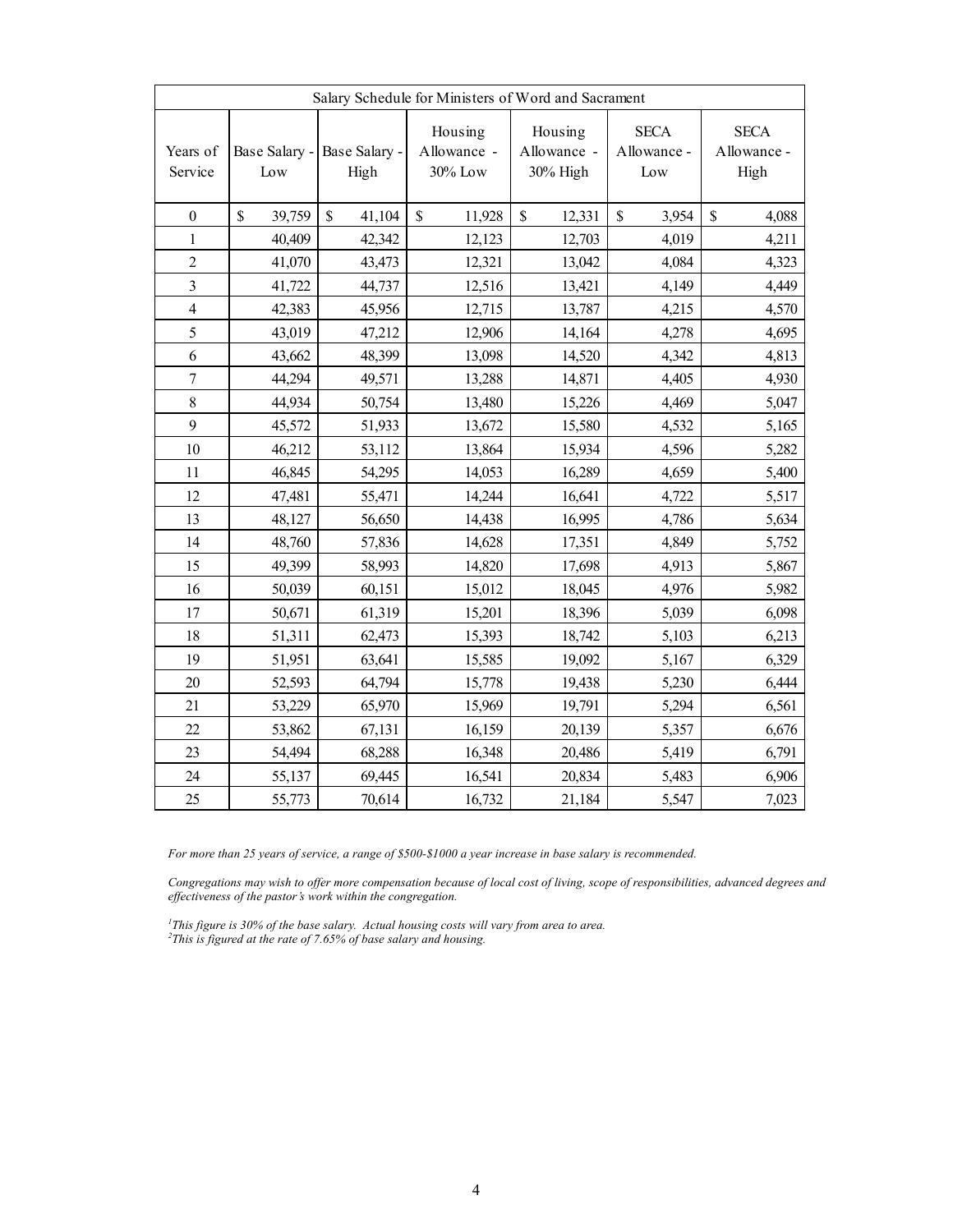| Salary Schedule for Ministers of Word and Service |                  |                  |              |              |  |  |  |  |  |
|---------------------------------------------------|------------------|------------------|--------------|--------------|--|--|--|--|--|
| Years of                                          | <b>BA</b> Degree | <b>BA</b> Degree | MA Degree    | MA Degree    |  |  |  |  |  |
| Service                                           | Low End          | High End         | Low End      | High End     |  |  |  |  |  |
| $\boldsymbol{0}$                                  | \$<br>41,408     | \$<br>43,716     | \$<br>43,550 | \$<br>46,228 |  |  |  |  |  |
| 1                                                 | 42,030           | 44,752           | 44,669       | 47,714       |  |  |  |  |  |
| $\overline{2}$                                    | 42,678           | 45,797           | 46,314       | 49,149       |  |  |  |  |  |
| $\overline{\mathbf{3}}$                           | 43,294           | 46,868           | 46,905       | 50,584       |  |  |  |  |  |
| $\overline{4}$                                    | 43,947           | 48,026           | 48,023       | 52,019       |  |  |  |  |  |
| 5                                                 | 44,564           | 49,190           | 49,141       | 53,454       |  |  |  |  |  |
| 6                                                 | 45,217           | 50,322           | 50,259       | 54,889       |  |  |  |  |  |
| $\overline{7}$                                    | 45,839           | 51,399           | 51,351       | 56,170       |  |  |  |  |  |
| 8                                                 | 46,482           | 52,501           | 52,443       | 57,708       |  |  |  |  |  |
| 9                                                 | 47,135           | 53,526           | 53,535       | 59,143       |  |  |  |  |  |
| 10                                                | 47,751           | 54,458           | 54,528       | 60,475       |  |  |  |  |  |
| 11                                                | 48,373           | 55,289           | 55,620       | 61,828       |  |  |  |  |  |
| 12                                                | 49,021           | 56,327           | 56,712       | 63,125       |  |  |  |  |  |
| 13                                                | 49,643           | 57,369           | 57,778       | 64,447       |  |  |  |  |  |
| 14                                                | 50,291           | 58,563           | 58,849       | 65,774       |  |  |  |  |  |
| 15                                                | 50,939           | 59,706           | 59,915       | 67,045       |  |  |  |  |  |
| 16                                                | 51,560           | 60,793           | 60,871       | 68,373       |  |  |  |  |  |
| 17                                                | 52,193           | 61,833           | 61,937       | 69,541       |  |  |  |  |  |
| 18                                                | 52,835           | 63,130           | 63,003       | 70,920       |  |  |  |  |  |
| 19                                                | 53,462           | 64,375           | 64,069       | 72,191       |  |  |  |  |  |
| 20                                                | 54,094           | 65,621           | 65,030       | 73,626       |  |  |  |  |  |
| 21                                                | 54,732           | 66,712           | 66,044       | 74,846       |  |  |  |  |  |
| 22                                                | 55,364           | 67,906           | 67,058       | 76,117       |  |  |  |  |  |
| 23                                                | 56,017           | 69,152           | 68,124       | 77,495       |  |  |  |  |  |
| 24                                                | 56,634           | 70,274           | 69,189       | 78,664       |  |  |  |  |  |
| 25                                                | 57,282           | 71,540           | 70,255       | 80,042       |  |  |  |  |  |

*For more than 25 years of service, a minimum of a \$500 -\$1000 a year increase is recommended.*

For additional information, go to the ELCA website at https://www.elca.org and search "Compensation" or "Compensation Guidelines".

## **Part II: Supplemental Benefits**

## **Retirement and Other Benefits Plan**

Congregations are expected to provide Ministers with retirement and other benefits provided by the ELCA through Portico Benefit Services which includes the Retirement Plan, the Medical and Dental Plan, the Disability Benefits Plan, and the Survivor Benefits Plan in one bundled program. A bundled approach helps ensure that Ministers are protected against significant financial loss from a variety of risks.

Under the Medical and Dental Plan, Portico's philosophy is to share the cost of benefits between the plan member and the congregation. On average, 20% of health benefit costs are assumed by the plan member under the structure of Portico's plans through the utilization of deductibles, coinsurance, and copays. The ELCA offers a choice of options under this cost sharing arrangement through the approved options that include Gold+ and Silver+ with HSA in Levels A and B. In the fall, congregations must select the option that best fits based on conversations with their sponsored plan members to determine the option that best fits their needs, and then make their selection during annual enrollment. A plan member may waive the medical and dental coverage if they have access to valid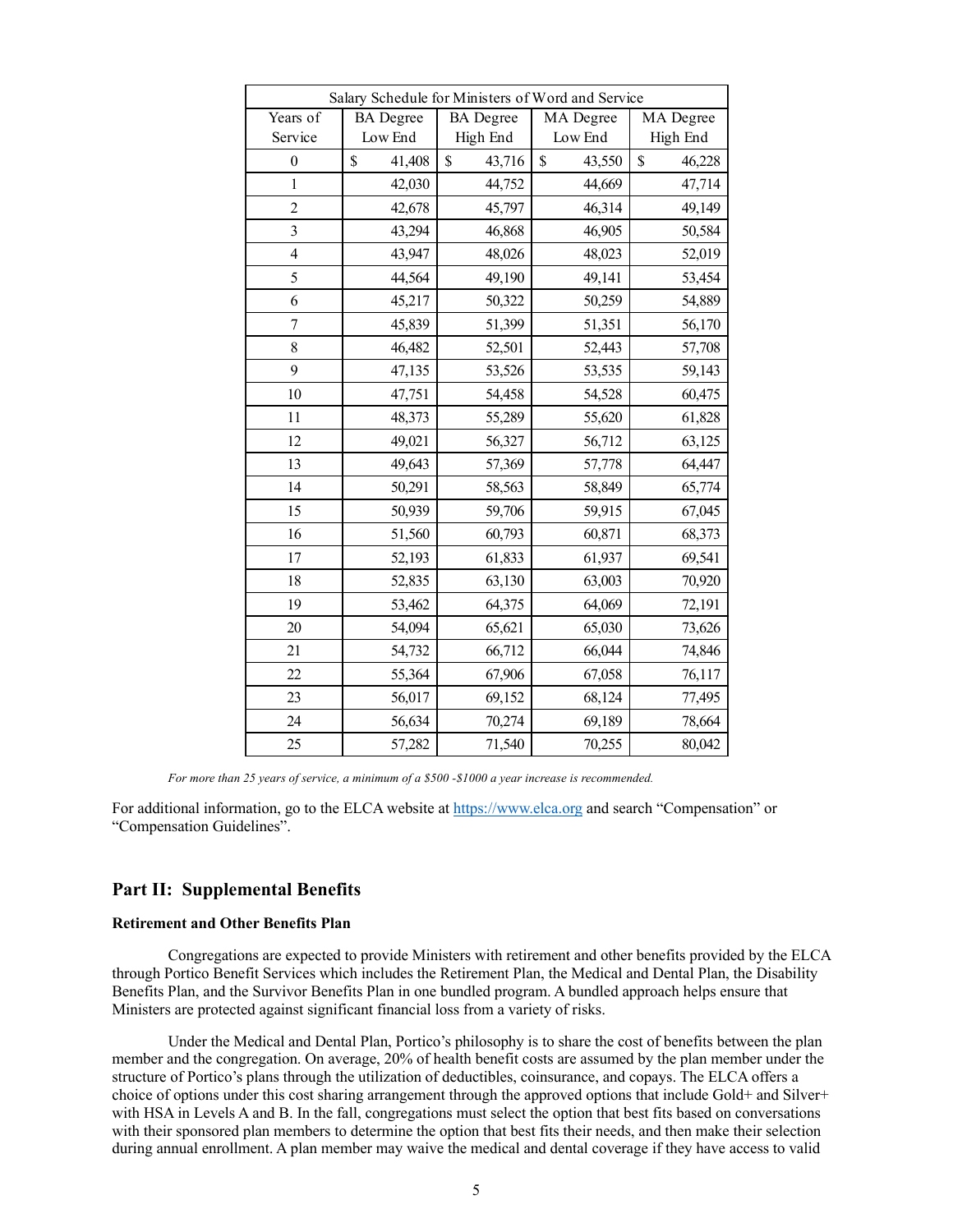medical insurance coverage through their spouse or another employer. It is anticipated that congregations will enroll spouses and children in the Medical and Dental Plan to provide assurance that they are protected from major economic impact that may occur from the lack of Medical and Dental coverage. However, conversations are encouraged regarding the ability of spouses and other family members to obtain coverage through their employers or by other means, which may impact the distribution of total compensation for the Minister. Current contribution rates are available on at EmployerLink.PorticoBenefits.org or by calling Portico at 800-352-2876.

Retirement planning is extremely critical for the future well-being of the Ministers who serve in the Synod. Therefore, congregations are required by the ELCA Retirement Plan Administrator to contribute 10% to the Retirement Plan, but a standard for the Nebraska Synod has been established to contribute twelve percent (12%) of the defined compensation (salary plus housing and social security allowance) for retirement for all Ministers, even when this amount is not required by the Retirement Plan. Congregations and the Ministers may also make additional elective contributions to the Plan on a periodic basis and the Minister may designate a percentage of their salary as a pre-tax contribution to the Retirement Plan.

For additional information, go to the Portico Benefits Services website at https://www.porticobenefits.org. Benefit Solutions".

## **Weekly Sabbath**

Nebraska Synod expects all Ministers, all other church professionals, and synod staff be able to observe and enjoy a weekly Sabbath. Ministers are to be given at least one full day for rest and renewal per week.

#### **Schedule Flexibility and Holidays**

Because the schedule and demands of parish ministry are fluid and ever-changing, care and conversation should guide the setting of schedules. A Minister's office hours and availability need to be predictable and still flexible enough to permit responsiveness to pastoral needs as they arise. Additionally, flexibility for Ministers to attend to family needs and events, providing care is taken to make up the time elsewhere, is a valued benefit that congregations can offer without additional financial cost. Communication up front regarding expectations around schedule and flexibility will help both the Minister and congregation when unscheduled needs arise.

Regarding holidays, the local context should always be considered and, again, expectations should be clarified in advance. This is an excellent use of a Mutual Ministry Committee, or the Executive Committee when there is no Mutual Ministry Committee. The following is our recommended place to start the conversation with your Minister.

Salaried Ministers should receive paid holidays similar to those of other salaried professionals. As household needs and community expectations vary, care should be taken in establishing a calendar of holidays annually, especially when the Minister has school-age children. Salaried Ministers expect to work on some statutory holidays, particularly Thanksgiving, Christmas Eve, Christmas Day, New Year's Day, and Independence Day when it falls on a day with a regularly scheduled worship service. If there are services on those days, grant an agreed upon day before or after as a holiday.

Additional statutory holidays for salaried Ministers include: Rev. Dr. Martin Luther King Jr. Day, Memorial Day, and Labor Day. If the community context expects a worship or prayer service on these days it is important to communicate that to the Minister in advance, including any information regarding rotational responsibilities with other clergy in the community. When your Minister leads services on one of those days, grant an agreed upon day before or after as a holiday.

#### **Automobile Expenses**

An equitable way for a congregation to pay for the business travel expense incurred by the rostered person may be for the congregation to provide an automobile for business use. Any personal use (determined by allocating the value of the vehicle by the personal miles driven) must be included in the rostered person's taxable wages. Thus, a log should be kept of all miles driven with church-owned vehicles.

If a church-owned automobile is not provided, the simplest way to reimburse staff for the use of a personal automobile is to pay them at the mileage rate allowed by the IRS. This should be done at least monthly. This method requires that the person maintain detailed records and report the business miles traveled for the period. Generally, the person should provide detail by day, listing the destinations, reasons for travel and the number of miles traveled.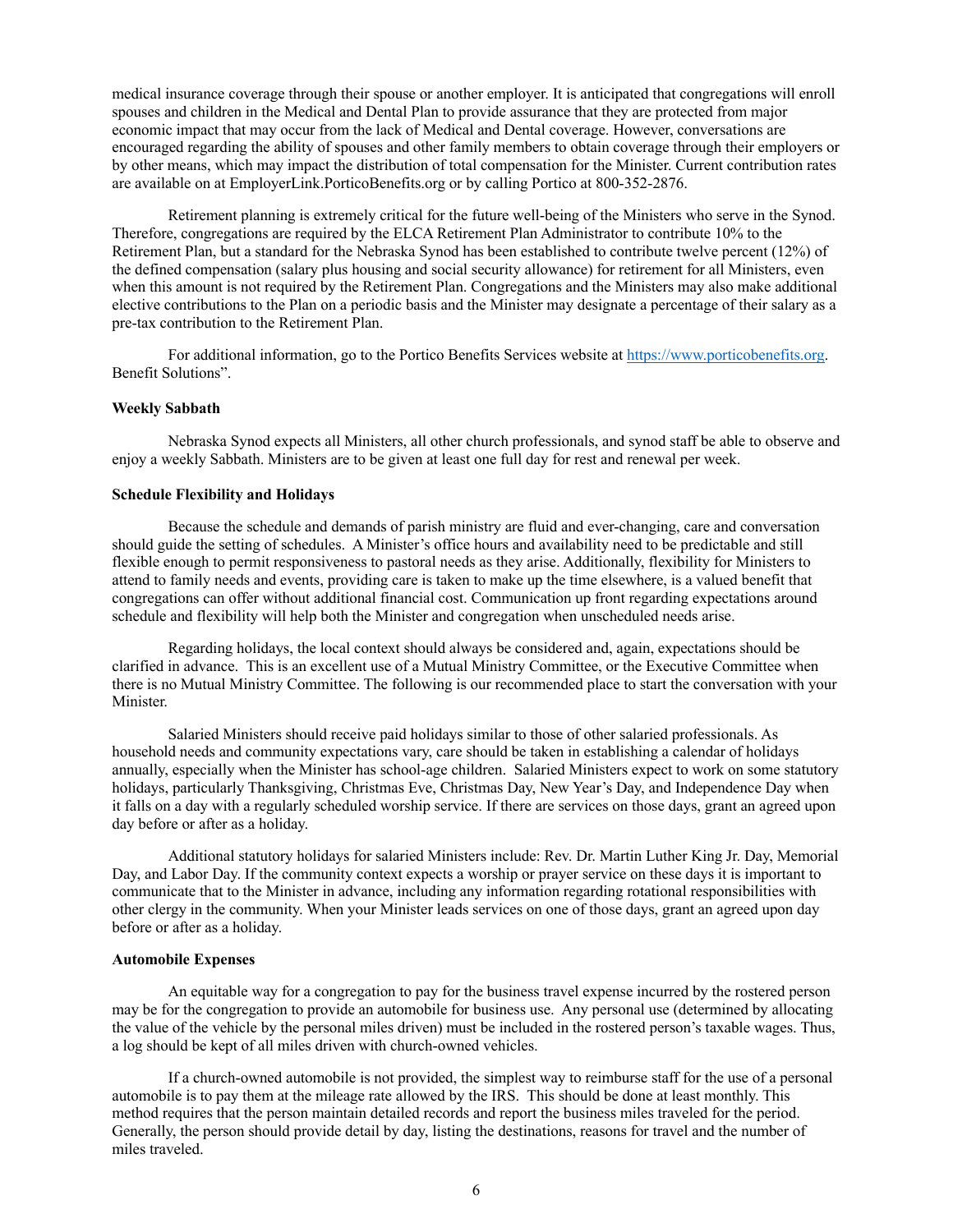Sometimes it is reasonable, but more complicated, for the congregation to provide an automobile expense allowance that allows the staff to take a deduction on the basis of actual costs. A fixed allowance is not recommended because of rulings by the IRS. If a regular monthly allowance is paid, its use must be substantiated. The IRS has strict regulations governing this method and it requires careful records and reporting either to the congregation or to the IRS.

#### **Continuing Education**

A fundamental expectation for all Ministers in the ELCA is that they continually grow in competence and understanding. The ELCA expects rostered persons to spend a minimum of 50 contact hours annually in continuing education. (A contact hour is defined as a typical 50-minute classroom session or the equivalent.) Such experiences enrich both the staff person and the congregation. Therefore, the costs of such continuing education should be shared.

In addition to their attendance at Nebraska Synod Assembly and Theological Conference, it is recommended that full-time professional staff be allowed a *minimum* of two weeks per year for continuing education. This can include up to 1 weekend (Saturday & Sunday) that is *not* counted as vacation time. This time may be accumulated up to three years to make possible more extended study. Decisions about study programs covering several weeks should be made jointly by the Minister and the Congregation Council.

A minimum contribution of \$850 per year from the congregation and \$400 per year from the rostered person is recommended for continuing education. These funds may be accumulated for up to three years as well. If the staff person accepts another ELCA position, all continuing education contributions should be transferred with that person.

Some congregations allow for sabbatical after a specified length of service in the congregation. Sabbatical time should be carefully planned to benefit the Minister, the congregation and the wider church. General guidelines for "Sabbatical Leave" are included in Section III.

#### **Professional Expenses**

A reimbursement of up to \$500 per year should be allowed for the purchase of books, journals, vestments or other resources that remain the property of the professional. Allowances for these items are taxable, while a straight reimbursement of costs is not. Therefore, it is important to structure the payment of these expenses as reimbursements.

## **Assemblies and Conferences**

Attendance of Ministers at Cluster gatherings, Synod Assemblies and the Theological Conference, is expected. This is part of the business of the congregation and expenses (e.g. registration, room, meals) should be budgeted separately from continuing education and paid by the congregation over and above the cost of continuing education.

#### **Vacation**

While it is generally understood that a call to serve in ministry will likely entail work weeks that equal or exceed 48 hours and often six-day weeks. Unless congregations have an established policy of allowing for vacations, congregations are expected to provide a *minimum* of four weeks (including four Saturdays and Sundays) per year of vacation with full pay for all Ministers, which is essential for the health and welfare of the Minister. All vacation should be used annually, with no more than two weeks of vacation days being carried over year-to-year so that the benefits of such time off can be achieved. This time is in addition to continuing education time, attendance at churchwide or synod meetings and congregational retreats. Congregations are strongly encouraged to set up a policy in writing relating to pay for unused vacation days to the Minister upon leaving the call. It is recommended that vacation days be systematically accrued on a periodic basis beginning at the first of the year on January 1, from the first day of service or on a monthly or quarterly basis (with one week of vacation being accrued for each 13 week period served). With no more than two weeks of vacation days be allowed to be carried over, no more than six weeks of vacation should be available during a twelve-month period. To avoid potential confusion, it should be established from the outset whose responsibility it is to keep track of vacation time accumulated, used and reported on a periodic basis, and the process by which vacation or other time off is arranged—that is, whether the Minister simply notifies congregational leadership a certain amount of time in advance, or seeks the permission of the Council or Executive Committee, etc.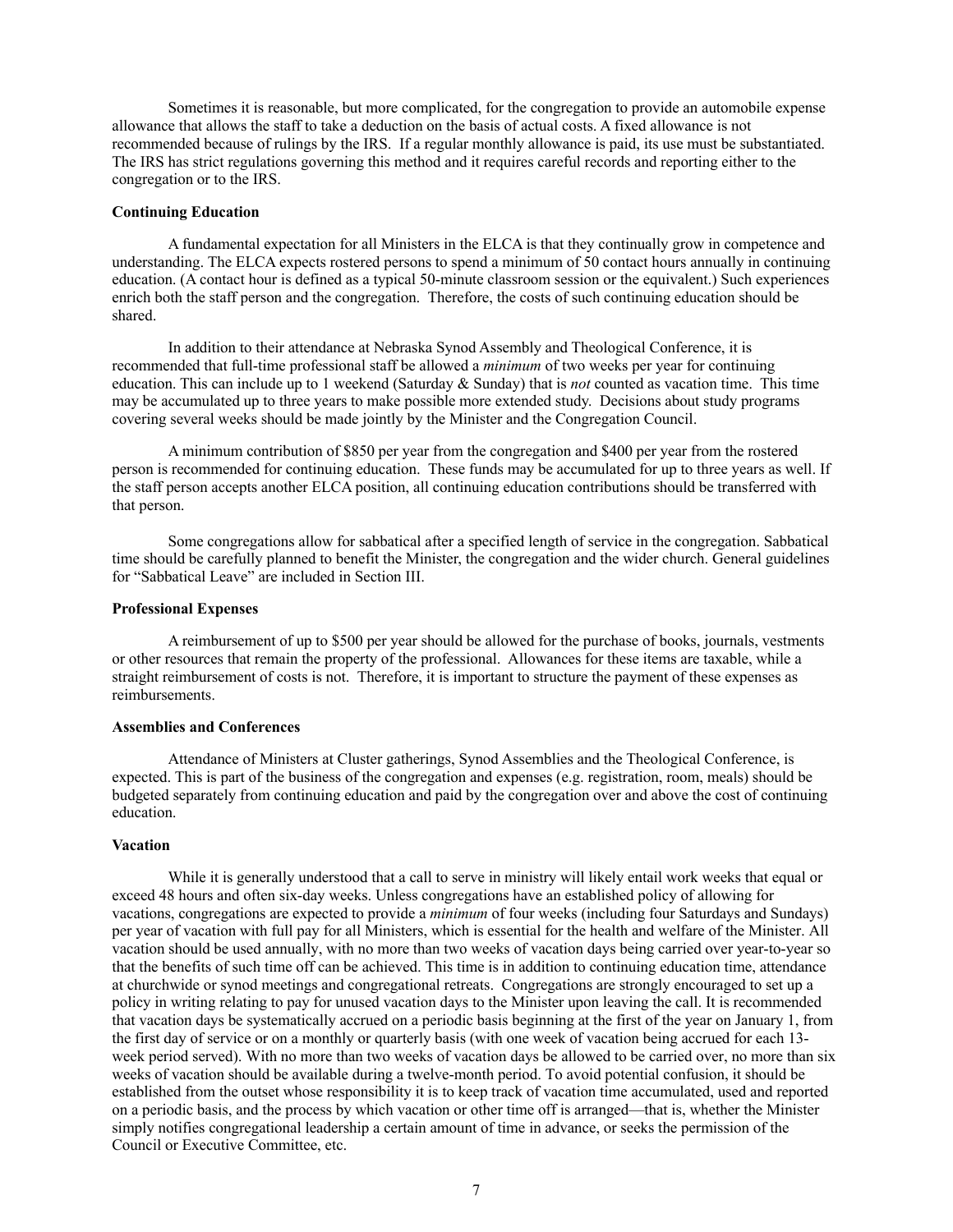## **Sick Leave**

Sick leave recommendation is one day a month, cumulative to 60 days. In the event of serious illness, and if the Minister is covered by the ELCA retirement plan, the congregation shall assume responsibility for providing full salary and benefits for the first consecutive eight weeks of the illness at which time the ELCA disability plan will take effect, if disability benefits have been applied for. It is recommended that no reimbursement be paid for unused sick days when a Minister leaves his or her position.

## **Bereavement Leave**

In the case of loss of spouse, child, parent or sibling, bereavement leave is not only necessary, it is compassionate caring for the person suffering the loss. Congregations are encouraged to provide support for their Minister(s) by allowing two weeks bereavement leave for the loss of spouse or child and one week for parents or siblings. Because each person deals with grief differently, it may be necessary to negotiate additional bereavement leave, depending on the individual and situation.

## **Parental Leave**

Since the church places a high value on family, it is appropriate for congregations to provide parental leave when a new child is added to the family, either by birth or adoption. With changing parental roles, it is common for both parents to be actively engaged in their children's. caregiving. Since each family's situation is unique, congregations are encouraged to be flexible and understanding in granting the necessary time for the Minister and their family to make this adjustment. Parental leave is a positive investment in the health and well-being of the Minister and the family, as well as a positive for the congregation. The following guidelines are suggested:

- Following the birth or adoption of an infant child, six weeks of paid parental leave will be granted to the Minister. For a Minister who adopts a child who is over three years of age, three weeks of paid parental leave will be granted.
- Accrued vacation may also be used to extend a parental leave. Ministers desiring additional leave, either prior to or following the birth of their child, may negotiate for unpaid leave.
- If both parents are serving the congregation(s), the weeks may be split between them.

## **Sabbatical Leave**

Congregations are *strongly* encouraged to consider providing sabbatical leave for their Minister(s). In the long run, Sabbaticals are often cost effective. When burn-out causes an experienced Minister to leave, the congregation loses money during an interim period, incurs expenses for moving, has the potential loss of members in the interim and loses efficiency while a new relationship develops. Some of the other benefits to the congregation of such leave are:

- Sabbaticals offer an experienced Minister renewed energy and rediscovered zeal for ministry;
- Sabbaticals enable an opportunity to develop congregational leadership and to come to a greater understanding of the congregation's ministry by assuming some of the pastoral duties during the interim;
- Sabbaticals are often an occasion for the collective congregation to reflect and assess their partnership with the Minister and discover ways to strengthen and improve ministry;
- Sabbaticals provide the opportunity to show support and care for a beloved Minister and his/her family;
- Sabbaticals can be a time for individual congregational members to reconsider their commitment and to assess their relationship to the life and witness of the congregation;

Some of the additional benefits to the Minister are:

- Sabbaticals often provide a needed break from long hours, high pressure, personal sacrifice and the 24/7 nature of ministry;
- Sabbaticals can offer a unique opportunity for prayer, rest, study and renewal;
- Sabbaticals are often an opportunity for the Minister to discover more in depth the importance of what they do because of who they *are* rather than because of what they do;
- Sabbaticals provide the opportunity to develop greater self-awareness and spiritual depth.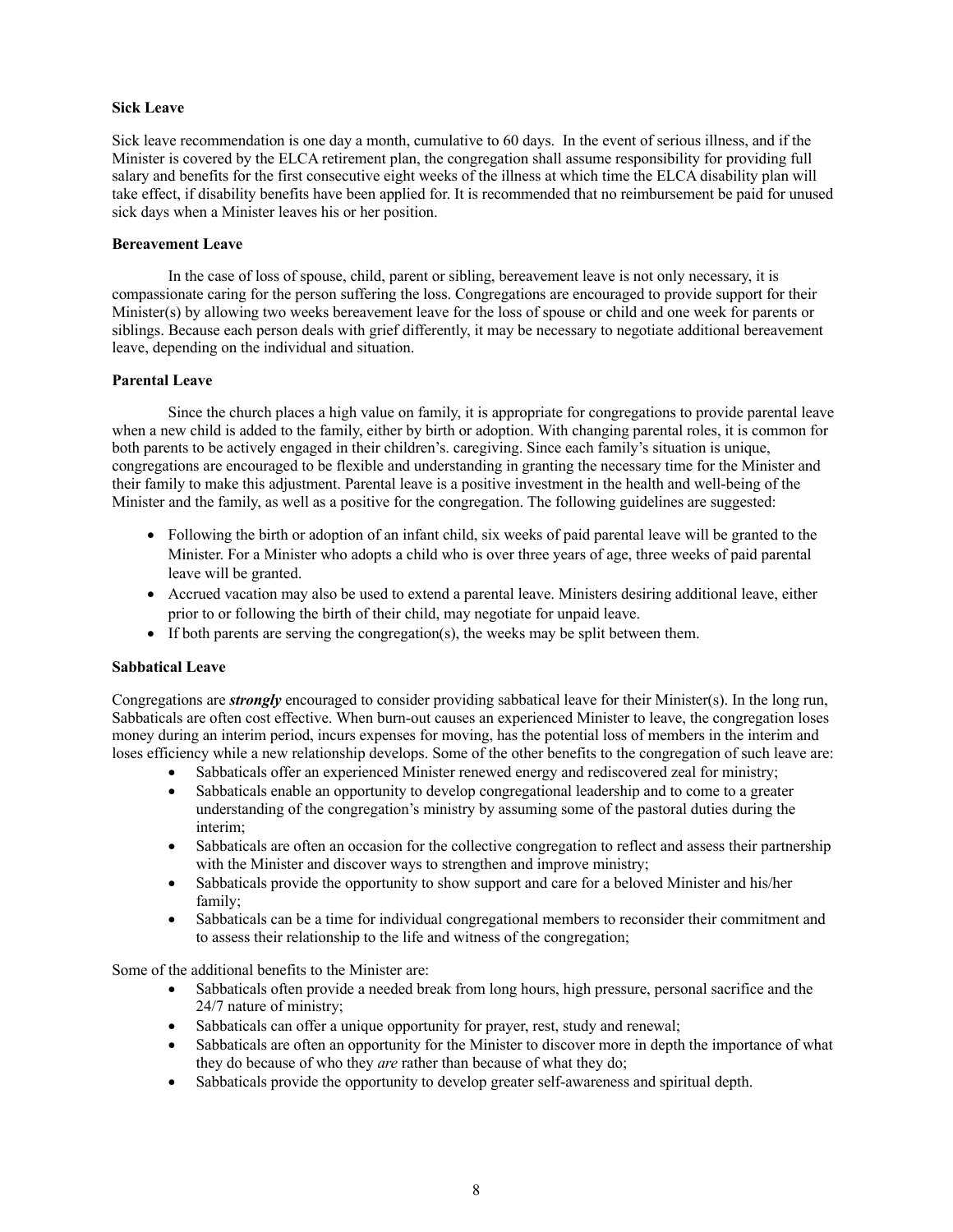## *Some suggested guidelines for sabbatical leave:*

If sabbatical leave is offered, it should be offered to all full-time Ministers under the same policy guidelines. Such guidelines should be drawn up in advance and approved by the appropriate congregational committee or the Congregational Council.

The timing and length of sabbatical leave varies. For example, some congregations provide a two-month sabbatical leave after four continuous years of service to the congregation while others provide three-month sabbatical leave after five continuous years of service. A length of two months or more is recommended for the time to be productive. Both the timing and the length of leave should be determined by the congregation in consultation with the Minister and the congregational committee and take into consideration the needs of the congregation.

At a minimum, congregations should continue to provide full salary and benefits during the sabbatical. Travel mileage reimbursement is often suspended during this period. During the calendar year of the sabbatical, time normally allotted for continuing education is usually not granted. Continuing education funds allotted for that year are normally applied to sabbatical expenses. Vacation time should not be reduced because of sabbatical leave, however.

A written proposal for the sabbatical should be presented to the appropriate congregational committee by the Minister at least six months prior to the beginning of the sabbatical. The proposal should include a listing of desired outcomes, a description of activities planned during the sabbatical, a summary of travel plans (in general terms) and a listing of the church tasks that need to be cared for during the person's absence. In addition, the Minister should develop some method to record and share significant key learnings gained during the sabbatical leave to the congregation following the sabbatical. For example, a presentation or class sharing what was learned and hopes for how this learning can be utilized in ministry.

To allow the congregation to benefit fully from the sabbatical, the Minister is expected to remain with the congregation for a period of at least a year following the sabbatical. If the person should leave earlier than that, financial arrangements for repayment of expenditures for the sabbatical may be made.

No hiring of permanent personnel should be considered in response to the sabbatical leave. The congregation may, however, consider adding short-term staff and/or additional compensation for other staff members whose responsibilities are increased during the sabbatical.

#### **Pulpit Supply**

It is suggested that remuneration be \$200 for Sunday morning worship service, \$75 for each additional same day worship service and \$100 for an additional day worship service (i.e. Saturday or Wednesday Lenten Service), including multi-point parishes. Round trip mileage should be paid at the prevailing IRS rate. When necessary, overnight lodging and meals should be supplied. In the event worship is cancelled less than 24 hours in advance (e.g. severe weather), it is recommended that remuneration still be made in full, mileage optional, to the supply minister.

## **Part III: Parsonage Guidelines**

A parsonage is the home provided by the congregation for its Minister. It should not only be a comfortable home for the Minister and his/her family, but one that also provides an environment that will be helpful to foster partnership and serve to enhance the ministry.

These guidelines are designed to help both the Minister and the congregation. Following them will help the congregation become aware of needed improvements and let it know if their parsonage meets the synod-wide standards for their Minister. These guidelines will also alert the congregation and Minister of any abuses of the parsonage property.

Since the parsonage is the Minister's home, privacy should be respected. Members of the congregation should follow the same standards of politeness for such things as entering the parsonage as they would for any other home in the community. Because it is the home of the Minister, his/her desires should be consulted when changes are necessary. The quality of the parsonage should meet a standard set by the homes of the majority of the congregation's members. The size should be adequate to accommodate families.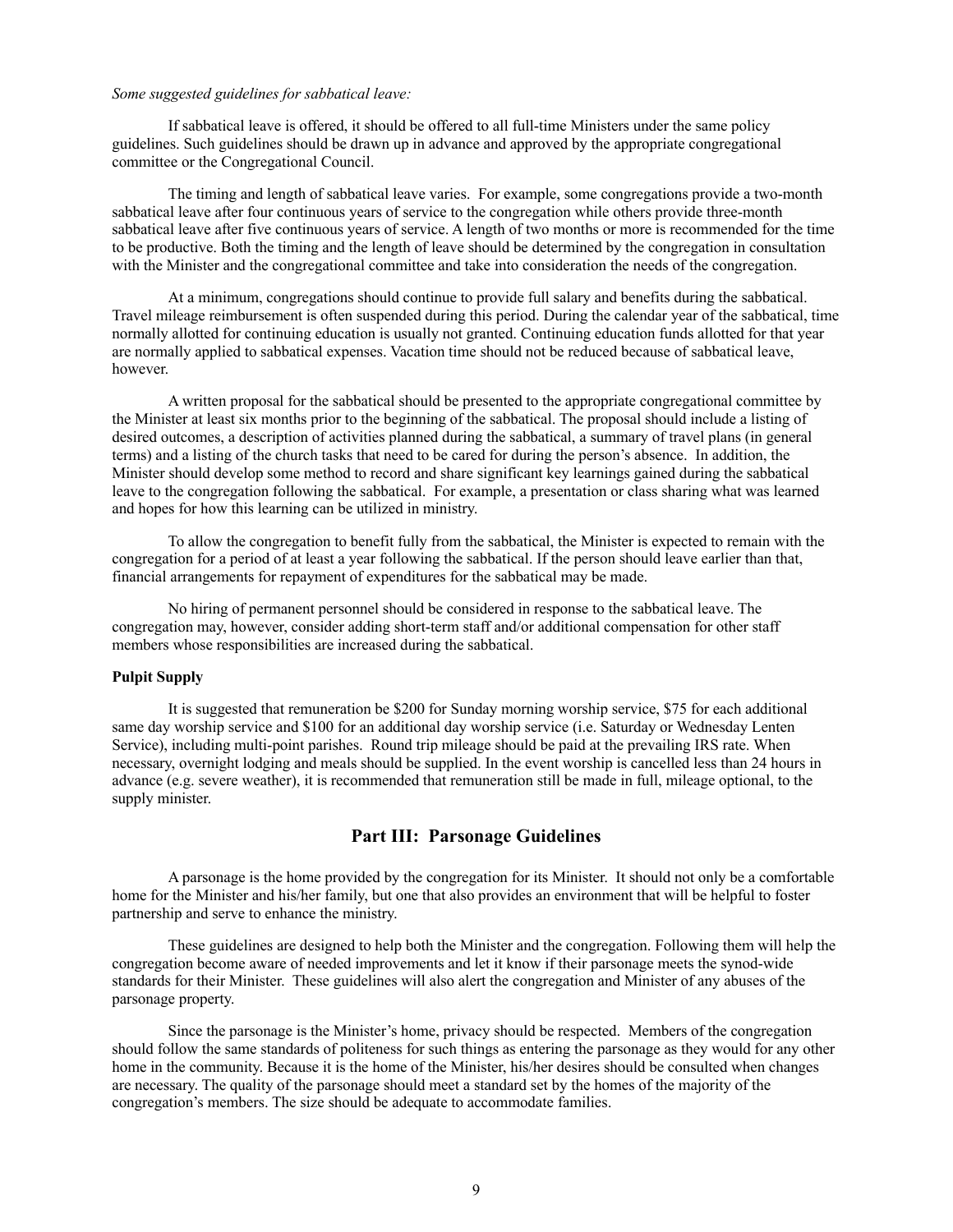The tenant/landlord model may apply on occasion, but its application is quite limited. Contrary to renters, the Minister normally has little choice of residence. The relationship between the Minister and congregation is not based on a lease or rental agreement, but upon a common bond in the ministry of the congregation. These guidelines are suggested for congregations and their Minister to use to discuss the matters of maintenance, repair and responsibilities relative to a church-owned home.

- 1. Before a Minister moves into a parsonage, the congregation should see that it is thoroughly cleaned and may want to use this occasion to update and redecorate the parsonage.
	- The colors, fabric, design, etc., selected in the redecoration would normally be selected by those who will be living in the house in consultation with the appropriate committee. The congregation, of course, shall determine the price ranges for these items.
- 2. Annual Inspection of the Parsonage and Dealing with Needs
	- As part of the call process, the new Minister (and spouse) should tour the parsonage with a member of the call committee, Congregational Council chairperson and appropriate property committee person and agree as to what repairs and redecorating are to be done before the new Minister arrives.
	- There should be an annual inspection of the parsonage by persons designated by the Congregational Council. The purpose of the inspection is to discover needed repairs, improvements, and refurbishing, and to make short-term and long-term plans for accomplishing these, with prompt attention given to safety and health factors. This annual inspection is important so that appropriate attention is provided to the home.
	- Needs which arise between inspections should be taken care of promptly. It is the responsibility of the Minister to promptly make known to the council or appropriate committee the need for any repairs or improvements. It is expected that once a need is expressed, the council or committee will respond appropriately to the request and will coordinate with the Minister and family to schedule repairs.
- 3. It is expected that the following appliances be provided in the parsonage:
	- Stove with oven
	- Refrigerator
	- Dishwasher
	- TV antennae (unless cable or satellite TV is provided)
	- Air conditioning (usually central air conditioning is expected)
	- Humidifier/de-humidifier (if needed)
	- Soft water conditioner (if needed)
	- Washer & dryer
- 4. It is expected that the following utilities be paid directly by the congregation or an adequate utilities allowance be provided for the Minister to pay for them:
	- Electricity
	- Gas
	- Water/sewer/garbage
	- Telephone (except personal long distance)
- 5. Items that would normally be supplied by the congregation include:
	- Paint
	- Wall coverings
	- Floor coverings
	- Ceiling fans
	- Window coverings
	- Light fixtures
- 6. Appropriate to the community setting, the following are also recommended:
	- A two-car garage
	- An outdoor living space (such as porch, deck, or patio)
	- A safe and adequate area in which children can play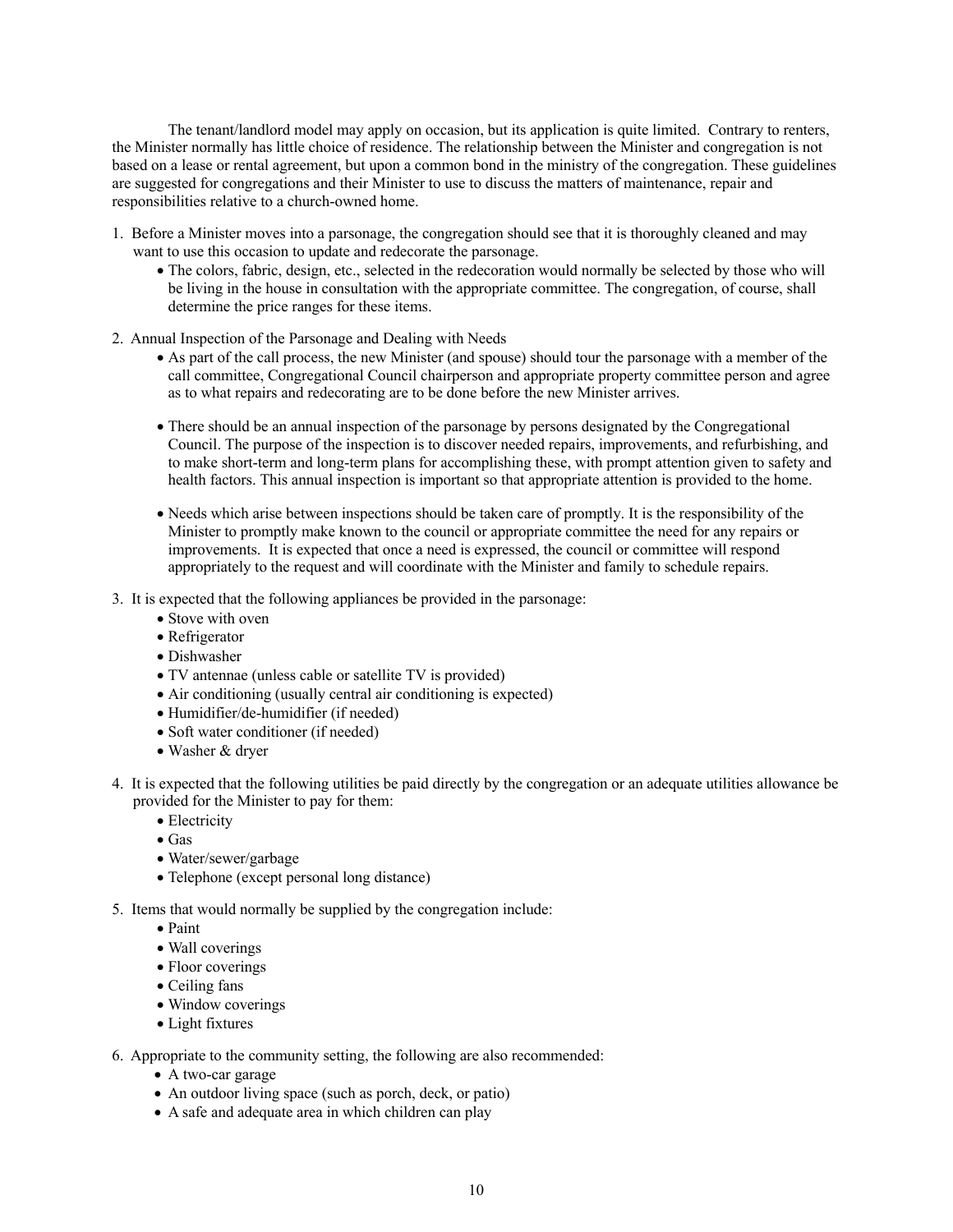## 7. Services

- An adequate supply of hot and cold water, in all rooms using water
- Proper sewage system
- Weekly trash pick-up when available
- Water treatment if needed
- Regular professional pest control if needed
- Smoke detectors, carbon monoxide detectors, fire extinguishers, and radon inspection where deemed necessary
- Outside water faucets and electrical outlets
- Snow removal and lawn service to be determined at time of call
- Internet service if the Minister maintains an office in the parsonage
- Every congregation should have internet service to the church office. Wireless modem application might be considered to broadcast to the Parsonage as well.
- 8. Maintenance and Improvements
	- It is important to plan ahead for repairs and improvements. These should be a line item in the church budget in the amount of at least 1.5% of the insured value of the parsonage to take care of routine and emergency expenses. If these funds are not used in any given year, they should be held in escrow for when it is needed. There should be a clear understanding in writing of who can use these funds and to what extent they can be used without the consent of the appropriate committee.
	- The electrical service should be inspected, and all wiring, including the installation of circuit breakers, required number of outlets, wall switches, and light fixtures are to meet the National Electrical Code.
	- It is important in the interest of both comfort and stewardship that all windows and doors be weather tight, with either storms or thermopane glass, and that there be screens for all windows. If new windows are installed, they shall be high-performance energy efficient type.
	- Both the interior and exterior of the parsonage should be kept in such repair as to preserve not only its physical condition, but also its aesthetic value, and this includes sensitivity to the historical design of a building when making changes. Painting and papering should be done regularly, in consultation with the parsonage family.
	- It shall be the responsibility of the occupants of the parsonage to provide for the cleanliness of it and the repair of any damage that they or their pets have caused to the interior, exterior, or grounds. An exiting Minister shall also be responsible for removing swing sets, above ground pools, and other personal nonpermanent additions. If, when leaving, the cleaning, restoration, and repair of damage have not been done, the Minister will be billed for it. If he/she does not pay this bill, or contests it, a recording of refusal or negations shall become a permanent part of the Minister's record.
- 9. Safety and Security
	- If security is an issue in the community, whatever is needed to make the dwelling secure should be provided, i.e. dead-bolt locks, security systems, outdoor lighting, etc. A key change is suggested at the time of change of call.
	- To make access to the house safe for occupants and guests, the driveway and the steps and sidewalks to all doors need to be of an even surface and kept in good repair.
	- All outside steps should have safe and secure railings.
	- As noted above, radon detection kits, smoke and carbon monoxide detectors should be provided. Regular testing of detectors should be done, and it is strongly suggested that a mitigation plan be put in place of how to address radon concerns should they come up.
- 10. Pets in the Parsonage

While it is recognized that it is the right of the parsonage family to have pets, it is also recognized that the ownership of pets requires the Minister to assume responsibility for them. At minimum these responsibilities include:

- Caring for the pets in a humane and responsible manner.
- Securing permission of the local church for the construction of any needed facility.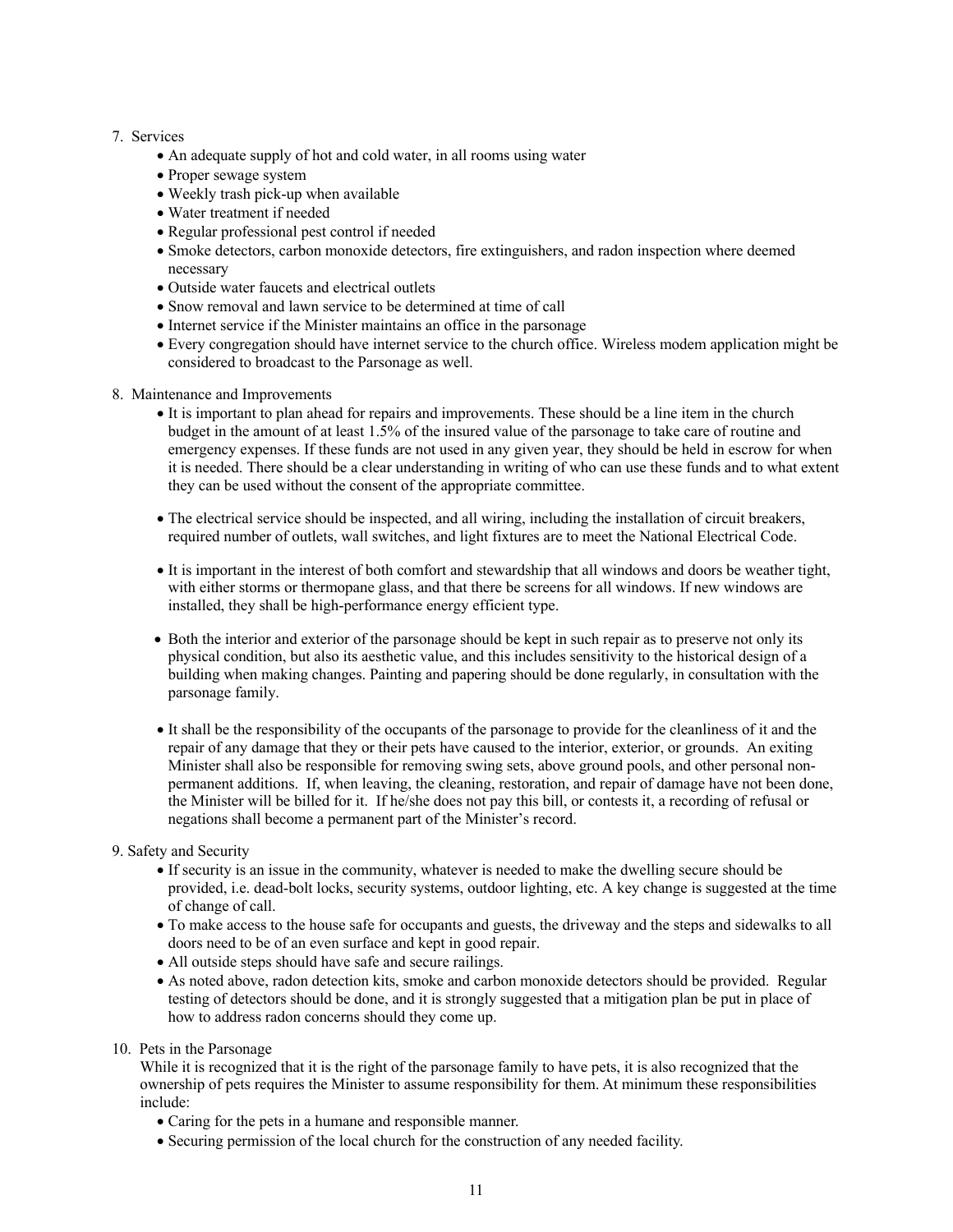- Assuming financial responsibility for the construction, maintenance, and eventual removal (at the time of a move) of any facility, such as a doghouse, fenced enclosure, etc.
- Replacing/repairing any damage done by pets to the carpets, floors, drapes, doors, lawn, etc., as well as cleaning and deodorizing to the approval of the appropriate committee and the incoming Minister.
- Any cleaning, repair, or removal resulting from the ownership of pets that is not done by an outgoing Minister shall be billed to him/her.
- 11. A Parsonage Notebook or File -

It is recommended that every parsonage family maintain and pass on the next Minister a notebook or file of records and helpful household data, including, but not limited to:

- A record of the date and place of purchase of all appliances and equipment. Manuals and service contracts for these are to be kept together.
- A record of the date and name of contractor and a description of any work done on the parsonage.
- A record of any decorating or refurbishing, to include paint color, type, brand, etc.
- Any special information necessary regarding shrubs, flowers, etc.
- 12. When a Minister moves out of a parsonage, and before all financial obligations are completed, there should be an inspection of the property to see that it is left clean and in good repair. The Minister should be held responsible for any excess wear or damage caused to the parsonage while he or she was living there. This would include any damage caused by children or pets.
- 13. The grounds around the parsonage are usually the responsibility of the congregation. The congregation should see that the lawn, shrubbery and flowerbeds are in good condition when a Minister moves into the parsonage. It should be determined if the Minister is expected to care for these grounds (mow, rake, remove snow, apply fertilizer, insecticides, herbicides) or the congregation will bear these responsibilities. (The Minister and a person from Congregational Council should negotiate the division of labor immediately after the Minister's arrival.) Congregations should consider taking care of the grounds around the parsonage while the Minister is on vacation or study leave if it has been decided this is the Minister's responsibility.

## **Part IV: Compensation Alternatives**

In addition to salary and benefits, there are many other ways congregations can compensate Ministers. In fact, sometimes alternatives to salary may be attractive to the person being compensated. Congregations may wish to consider the following as ways to express to their Minister(s) that their ministry is valued and appreciated in addition to salary and normal benefits.

An (\*) indicates those items which apply to Ministers of Word and Service as well as Ministers of Word and Sacrament.

> \*1. Consideration may be given to granting the Minister an occasional weekend off in addition to regular vacation time.

2. 100% of the cost of Social Security could be provided. This money could be in addition to base salary. Currently, the Medicare portion of Social Security (2.9%) does not have an upper income limitation.

\*3. It is possible to pay medical and dental insurance deductibles to Ministers. A medical reimbursement plan could be established under Section 105 of the Internal Revenue code. Funding must be made by the church separate from and in addition to salary.

\*4. Additional disability and life insurance could be paid for the Minister.

\*5. Money could be set aside for the education of the Minister's children.

\*6. Additional funds could be contributed to Portico. Consideration may also be given to setting up an IRA for the Minister. If the Adjusted Gross Income of the Minister and spouse is under the amount allowed by the IRS, Federal income taxes may be reduced by using an IRA. Unfortunately, Ministers may lack funds for this purpose. The congregation might consider providing the money. Deferred compensation arrangements might also be considered.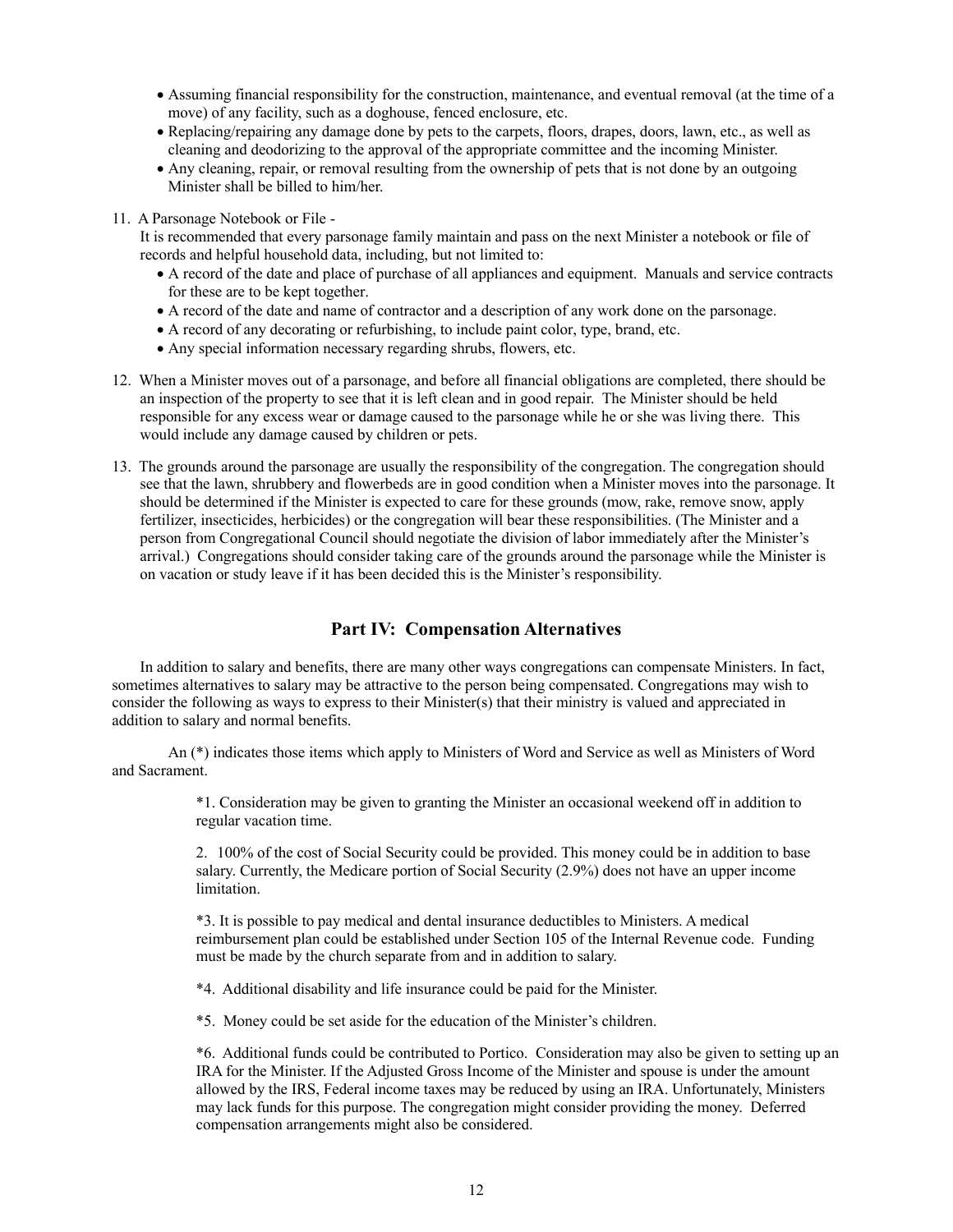\*7. Consideration could be given to providing expenses for the spouse of the Minister to attend conventions and conferences of the church.

\*8. Childcare allowances could be paid to the Minister on a pretax basis to save on federal income taxes if an appropriate plan is established. With a proper plan, you can also do this with medical and dental expenses. SECA taxes would not be avoided.

\*9. Consideration might be given to increasing the reimbursements for continuing education.

10. Whenever possible, structure the payments for non-housing expenses in the form of reimbursements as opposed to allowances. Allowances are included in income. Straight reimbursements are not. Ministers must keep records of their expenses for reimbursement in as much detail as possible.

\*11. Congregations are strongly encouraged to reimburse auto expenses at the IRS rate.

12. The housing allowance is subject to SECA but not income taxes. A savings might therefore result by shifting a larger portion of the overall compensation package to the allowance. Ministers need to keep records on what was spent in order to substantiate the housing allowance. The allowance is limited by the lesser of what was actually spent or the fair rental value of the home plus furnishings and utilities.

13. Where the congregation owns the parsonage, utilities should be paid directly or reimbursed and not paid in the form of an allowance. However, a furnishings allowance could be set up for incidental housing expenses the Minister actually incurs.

These salary alternative suggestions are by no means all-encompassing. Each individual congregation may be able to develop additional ideas based on its unique circumstances. It would be prudent, however, to check with a CPA, attorney or other tax professional before implementing one of these enhancements as some of these suggestions could add taxable income to the Minister. If you are unacquainted with a tax advisor, Sharon M. Schwarz, CPA, of Schwarz and Associates, 4620 South 143<sup>rd</sup> Street, Omaha, NE 68137, (402) 330-6880, continues to be available to discuss your questions.